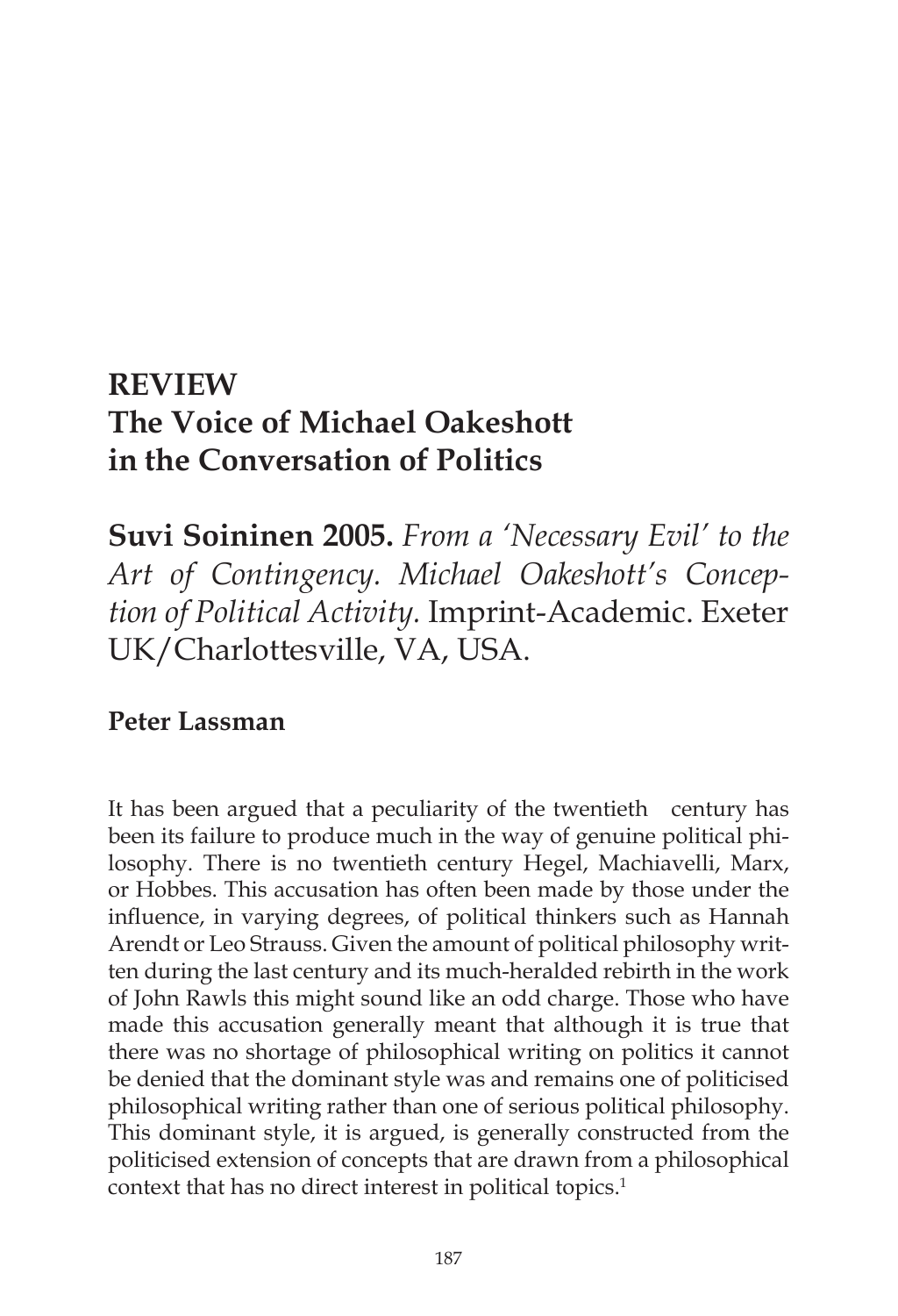#### **REVIEW**

If the above observations are correct does the work of Michael Oakeshott offer an important and interesting exception? Oakeshott is, perhaps, still best-known for his famous depiction of political activity as sailing "a boundless and bottomless sea where there is neither a harbour for shelter nor a floor for anchorage, neither starting-place nor appointed destination. The enterprise is to keep afloat on an even keel; the sea is both friend and enemy; and the seamanship consists in using the resources of a traditional manner of behaviour in order to make a friend of every hostile occasion".2 This influential and controversial vision is usually invoked by those who seek to make sense of Oakeshott's contribution to political thought. This has been either rejected or celebrated on the basis of an initial understanding of the message that Oakeshott was assumed to be delivering. However, it is clear that Oakeshott's political thought cannot be understood if that famous quote is taken out of context. Anyone who wishes to get an informed understanding of Oakeshott's contribution to political philosophy cannot afford to ignore his intellectual development and the wider context.

 Suvi Soininen offers an interpretation of Oakeshott that takes as its central topic his conception of politics. In fact, it is her central claim that it is a mistake to give too much importance to Oakeshott's famous metaphor as if he had essentially nothing else to say. To do so has the effect of obscuring the changing nature of his conception of the nature of politics and of political thought. As soon as he proposed this metaphor Oakeshott realised that it would be open to a range of conflicting interpretations. It has been taken, for example, to be a straightforward assertion of the author's conservatism, an endorsement of progressive anti-foundationalism, the end of ideology, and a politics of conversation. In Soininen's view these accounts are all unsatisfactory if taken as the last word. The point, she argues, is to see that while there is some truth in all of these characterisations it is necessary to explore the transformations that took place in Oakeshott's idea of politics.

There is, in reality, no such thing as Oakeshott's concept of politics; we ought to think, instead, of a range of conceptions. Indeed, if one compares Oakeshott's early pre-war writing with his later work it is clear that a major transformation in his understanding of politics and of its place in the world had taken place. A clear indication of this can be seen by comparing his claim made in 1939 that "political action involves mental vulgarity" with his statement made in 1975 that politics has become "a mode of human relationship" that is "as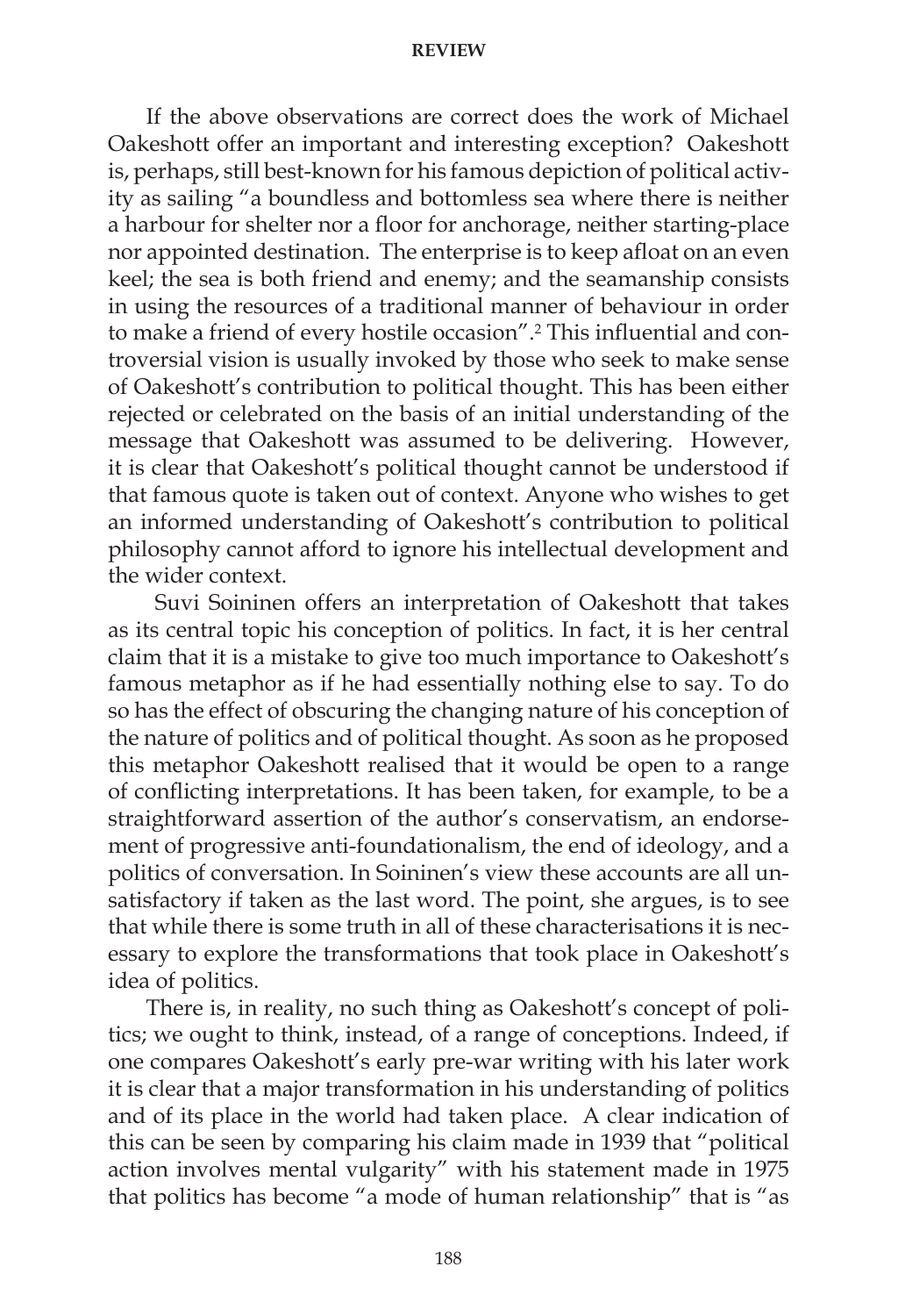rare as it is excellent". Clearly, some major changes had occurred in Oakeshott's thinking during the intervening period.

As far as the question of context is concerned Soininen's aim is to understand Oakeshott against the background of what she refers to as "British post-war political thought". This is to be distinguished from a broader context of "Anglophone political thought" that would, obviously, have to include the American contribution. Oakeshott, it is claimed, was an "inherently British" political thinker. This attempt to situate Oakeshott within something called "British post-war political thought" is understandable but not as straightforward as it might appear. One could argue, for example, that there is "something slightly artificial about it".3 One problem here is that it is hard to deny that there is something about Oakeshott's political thought that defies easy categorisation. Always a controversial figure among British intellectuals, it appears that among the best reviews that he received were those in the obituaries that appeared in the British press. Oakeshott, hailed now as "perhaps the most original academic political philosopher of this (20th) century", had often been dismissed during his lifetime as a cynical reactionary who had failed to offer coherent arguments in defence of his political ideas.

Oakeshott spent the major part of his academic life thinking about the problems of interpretation and understanding in the study of political ideas. Although no methodologist in the conventional sense he articulated a way of reading political texts that also paid attention to their appropriate contexts. The problem here is, of course, to decide what those contexts are and how they relate to the text in question. As we now are only too aware this question has generated an enormous amount of heat but, in the view of many, not the same amount of light. In the introduction to his edition of Hobbes' "Leviathan" Oakeshott argued that the appropriate context for such a masterpiece can be nothing less than the history of European political philosophy as a whole. Furthermore, he argued that genuine philosophical thought about politics is "marked by a sombre view of the human situation"; political philosophers, according to this account, "deal in darkness".4 Life appears as a "predicament" and political thought, at this level, is concerned with "the link between politics and eternity" and 'the deliverance of mankind'. At the same time, however, according to Oakeshott, masterpieces of political philosophy generally speaking are written as responses to specific political predicaments. It ought not to be surprising, therefore, that there is an essential contingency in the inspiration of political philosophy. Oakeshott spoke of "three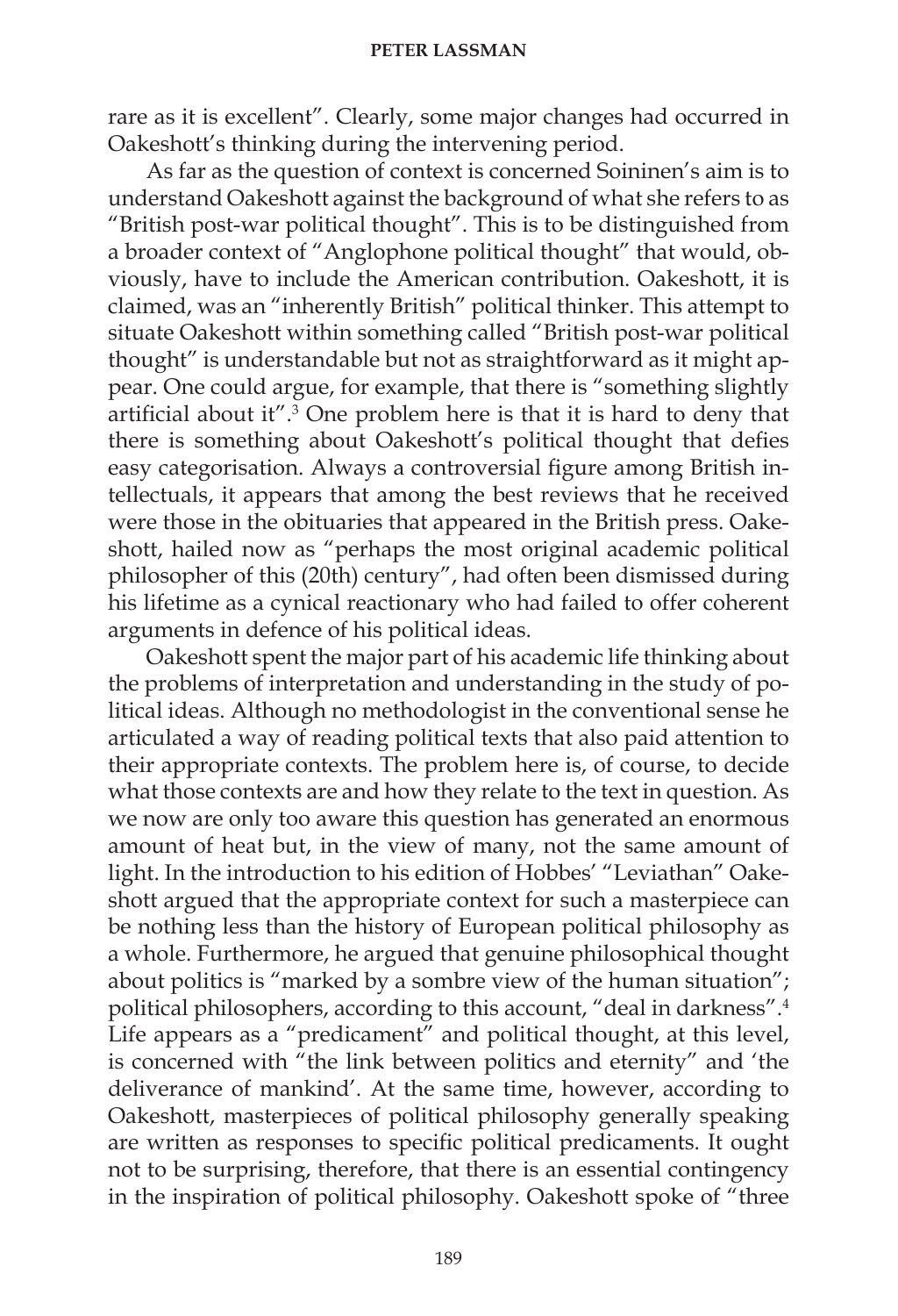great traditions of thought".5 Political thought in Europe, he argued, had developed in terms of three sets of concepts: Reason and Nature; Will and Artifice; and the Rational Will. Oakeshott, we must assume, thought about his own work in these terms. Soininen, however, initially places Oakeshott in the ideological context of post-war British political thought rather than within these grander traditions. Here she points to a "typically British" idea of politics that dominates his political thought in the immediate post-war period up to the 1970's. This understanding draws upon the traditional view of the importance of parliamentary debates combined with a preference for statesmen over politicians. However, with the appearance of *On Human Conduct* in 1975 a transformation in Oakeshott's thought had clearly taken place. There is now a distinct focus upon the creative role of political activity in the contingent associations of "the civil condition". This, in Soininen's view attests to the duality of political philosophy; it is born from a concern with the problems of the day and from a dialogue carried on within distinct traditions of political thought.

The question of both the appropriate immediate and more general intellectual context is never straightforward for an innovatory thinker such as Oakeshott. The methodological debates of the last few decades have not, and nor could they, arrive at conclusions acceptable to all. If anything, they have illustrated the diversity of legitimate responses to this problem. For example, Perry Anderson has argued that Oakeshott ought to be placed in a European rather than specifically British context of "the intransigent right".<sup>6</sup> Unlike Soininen who wants to argue for Oakeshott's "Britishness" (or should that be "Englishness"?) Anderson puts him in the company of Leo Strauss, Carl Schmitt, and Friedrich von Hayek. For Anderson Oakeshott is best portrayed as the major English representative of a kind of right wing international. Rather than being taken, as he often is, as 'the wayward voice of an archetypical English conservatism' Oakeshott ought to be placed in this his 'real context'. If we do so then it would appear that he was 'one of the quartet of outstanding European theorists of the intransigent Right whose ideas now shape….a large part of …Western politics'.7 Similarly, Paul Franco argues that we ought to think of Oakeshott as belonging to a generation of European political thinkers that includes Leo Strauss, Hannah Arendt, Friedrich von Hayek, Raymond Aron, and Isaiah Berlin. This generation came of age between the wars and was formed by that intellectual and political context. Most importantly, it is argued, that despite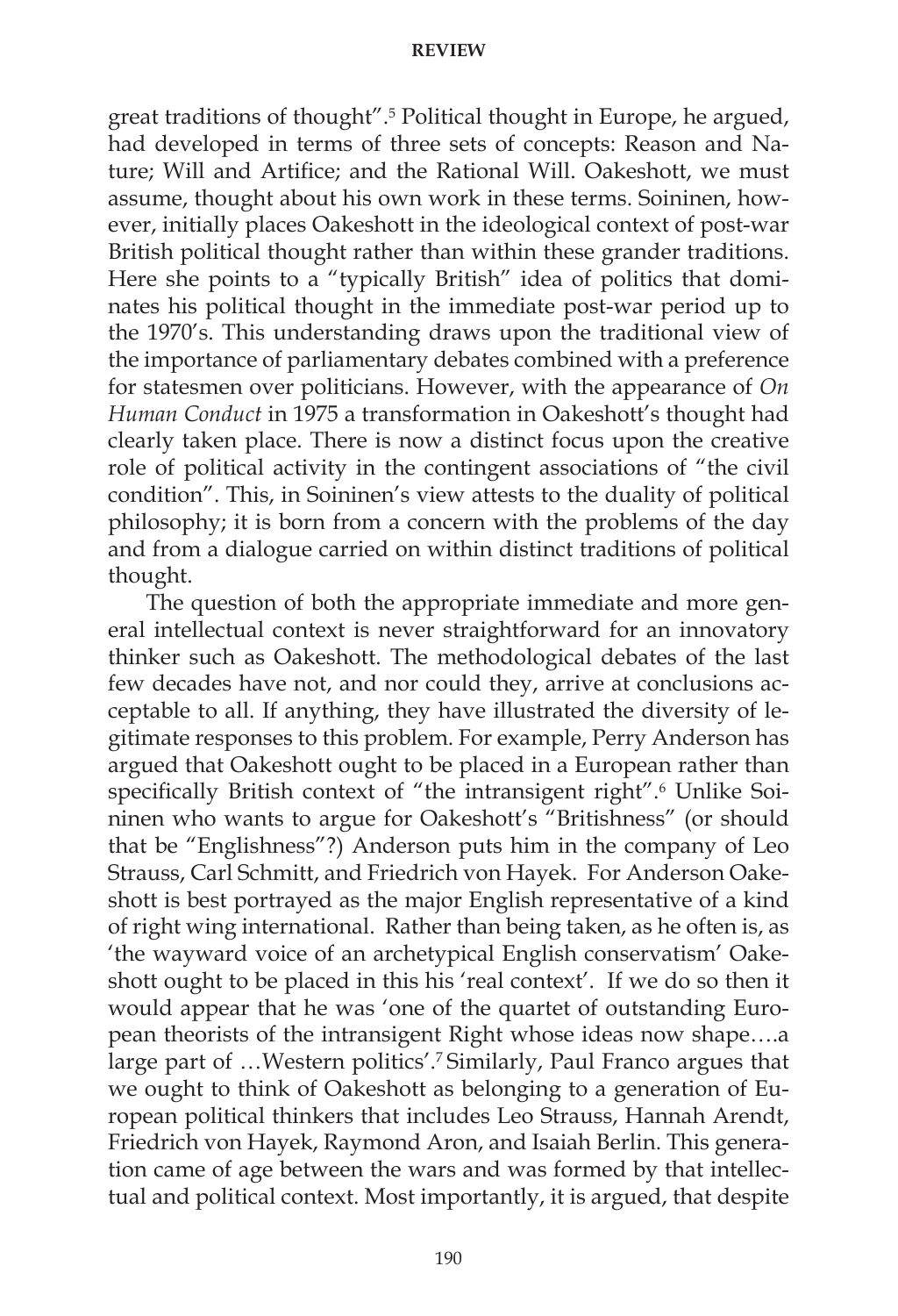their differences all of these thinkers shared a distinctive historical and philosophical depth that is absent in most current work in political theory.<sup>8</sup>

The major part of Soininen's study is concerned with the question of Oakeshott's 'changing conception of politics'. However, before doing so she embarks upon an exploration of the relationship between Oakeshott's thought and the 'isms' with which he is usually identified. She examines claims concerning the putative relationship between Oakeshott's thought and liberalism, conservatism, and idealism. All such claims are found wanting. For example, Soininen agues that Oakeshott's relationship to liberalism which one assumes was a central component of post-war British political thought is complex. Although liberalism is a term that can have many distinct meanings there is a sense in which 'nearly all British political philosophers, theorists, and politicians share a basis in the liberal tradition in terms of their views on parliamentary institutions and the rights of the individual'. In particular, Oakeshott, in order to clarify this relationship is compared with Berlin, Raz, and Rorty which is slightly odd.

If Oakeshott was associated with any particular political ideology during his own lifetime then it was usually, without question, conservatism. The idea of Oakeshott as a liberal thinker or as a contributor to liberalism is relatively new and controversial. Soininen, however, sees Oakeshott's relationship to conservatism as being, in fact, even more complex than his relationship to liberalism. In effect, the argument here favours a view of Oakeshott that sees him as a serious political thinker whose thought transcends partisan doctrines of this kind.

Soininen's approach is to look at the way in which some of his central concepts were shaped through their relationship to his changing conceptions of politics as an activity. Her attempt to relate this, in turn, to contemporary developments in British political thought is less convincing. The detailed description necessary to make this claim convincing is absent. It seems that Soininen sees herself as offering a 'political' reading of Oakeshott's thought. On the face of it this would appear to be a distinctly unOakshottian way of looking at political thought. Nevertheless, Soininen does agree with Oakeshott's view of the plural character of political thinking. This approach is fused with an account of political concept-formation that is more 'Weberian' in inspiration. This more 'perspectivist' and 'political' account claims to allow for a more flexible relationship between context and text and is probably fairly consistent with the Oakeshottian way of reading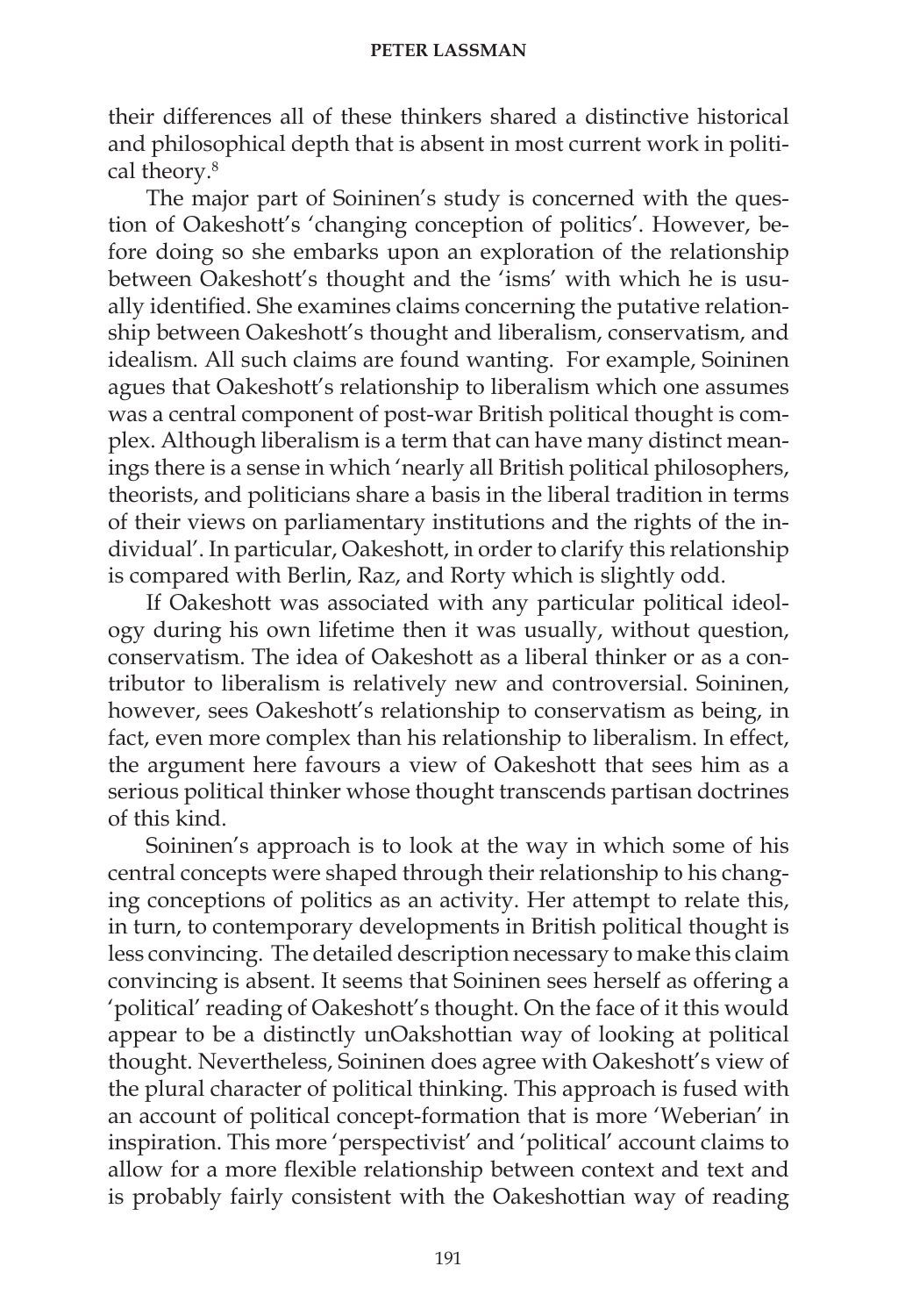#### **REVIEW**

works of political thought. An important consequence of this account is a novel focus upon the concept of 'the politician'. This was not one of Oakeshott's central concepts and the value of this approach can only be judged insofar as it sheds light upon the development of his thought. At the same time this way of looking at Oakeshott tends to downgrade the significance of some of the concepts, such as the rule of law and of modes of understanding, that are usually taken to be of central importance in his work.

The longest chapter of this book is concerned with an analysis of "Oakeshott's changing conception of politics". The focus of attention here is upon his account of power, authority, ideology, and tradition. Here, Soininen argues that Oakeshott's writing in the immediate post-war period was no exception to the general air of introspection and reflection upon the effects of the war and the threat of totalitarianism. This is reflected in a negative understanding of power and the danger of its concentration in the hands of the state. The war had increased the threat of a rationalist politics that was, to a large degree, of continental European origin. However, by the time Oakeshott had completed *On Human Conduct* a more complex account of the character of the modern European state had emerged.

Soininen begins her study with the question: why Oakeshott? The question is not answered directly. However, over the course of this study one answer does emerge. This is that Oakeshott was without question an original thinker whose idea of the essential contingency of politics and of the civil condition offers an important insight into the character of the modern European state. In an age of depoliticised political theory Oakeshott is worth reading, whatever one's final verdict upon the value of his thought might be, as a representative figure in that small band of thinkers who have been sceptical about both the extravagant claims sometimes made for politics and of the illusion of a world without politics.